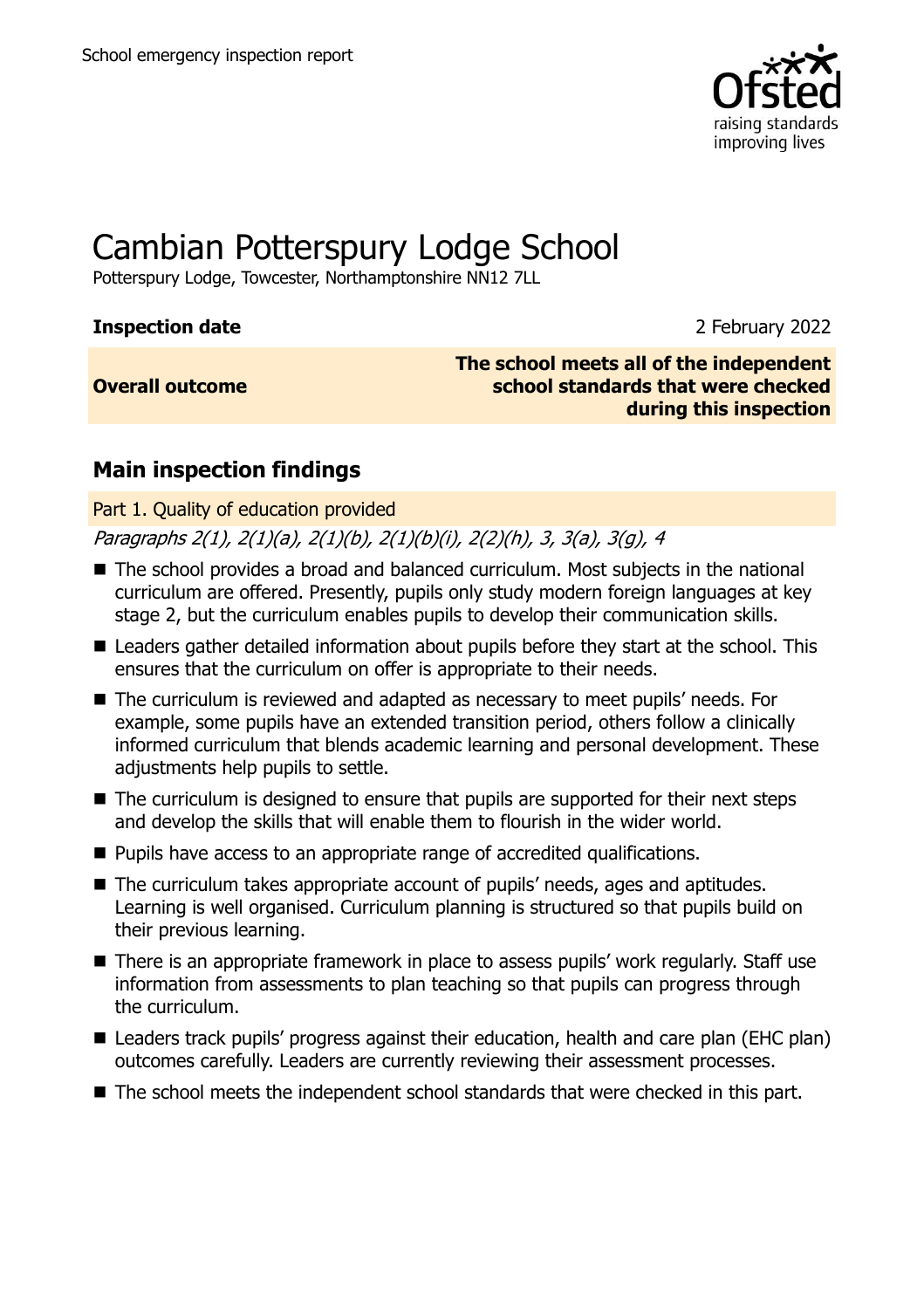

## Part 3. Welfare, health and safety of pupils

# Paragraph 7, 7(a), 7(b)

- Safeguarding arrangements are in keeping with the most up-to-date guidance issued by the Secretary of State. The school's safeguarding policy is comprehensive and published on the school's website.
- Staff know pupils well. They are quick to spot signs that a pupil may be in need of additional support. Leaders ensure that safeguarding information is shared as appropriate. When concerns arise, pupils are monitored closely and provided with appropriate and effective support.
- Staff take all potential safeguarding concerns seriously. They involve external agencies when necessary.
- Leaders maintain detailed records of safeguarding concerns. During the inspection, leaders strengthened these arrangements further.
- Leaders know what to do when concerns are raised about a member of staff's conduct. They recognise the need to take all allegations seriously.
- Leaders ensure that staff and pupils reflect when there has been an incident of concerning behaviour. Staff consider pupils' views and use these to agree future work.

## Paragraphs 9, 9(a), 9(b), 10

- Relationships between pupils and staff are positive. Staff support pupils to manage their own behaviour well. Staff use appropriate strategies to de-escalate potential behavioural difficulties.
- Records of pupils' behaviour are detailed. Leaders use these records to monitor pupils' behaviour and provide additional support when necessary.
- Incidents of bullying are rare. Pupils feel safe in school.

# Paragraphs 11, 14

- An appropriate health and safety policy is in place. Leaders check the site regularly and quickly resolve any issues they identify.
- Leaders have ensured that appropriate levels of supervision are in place.

# Paragraph 16, 16(a), 16(b)

- Every pupil has a personalised behaviour support plan and risk assessment. These are detailed and help staff ensure that pupils are supported well and kept safe. Regular meetings ensure that staff maintain an up-to-date knowledge of each pupil's needs and strategies to manage risks.
- The school meets the independent school standards that were checked in this part.

### Part 8. Quality of leadership in and management of schools

# Paragraph 34(1), 34(1)(a), 34(1)(b), 34(1)(c)

■ Leaders are knowledgeable and reflective. They evaluate the quality of their work and act quickly to bring about improvements when weaknesses are identified.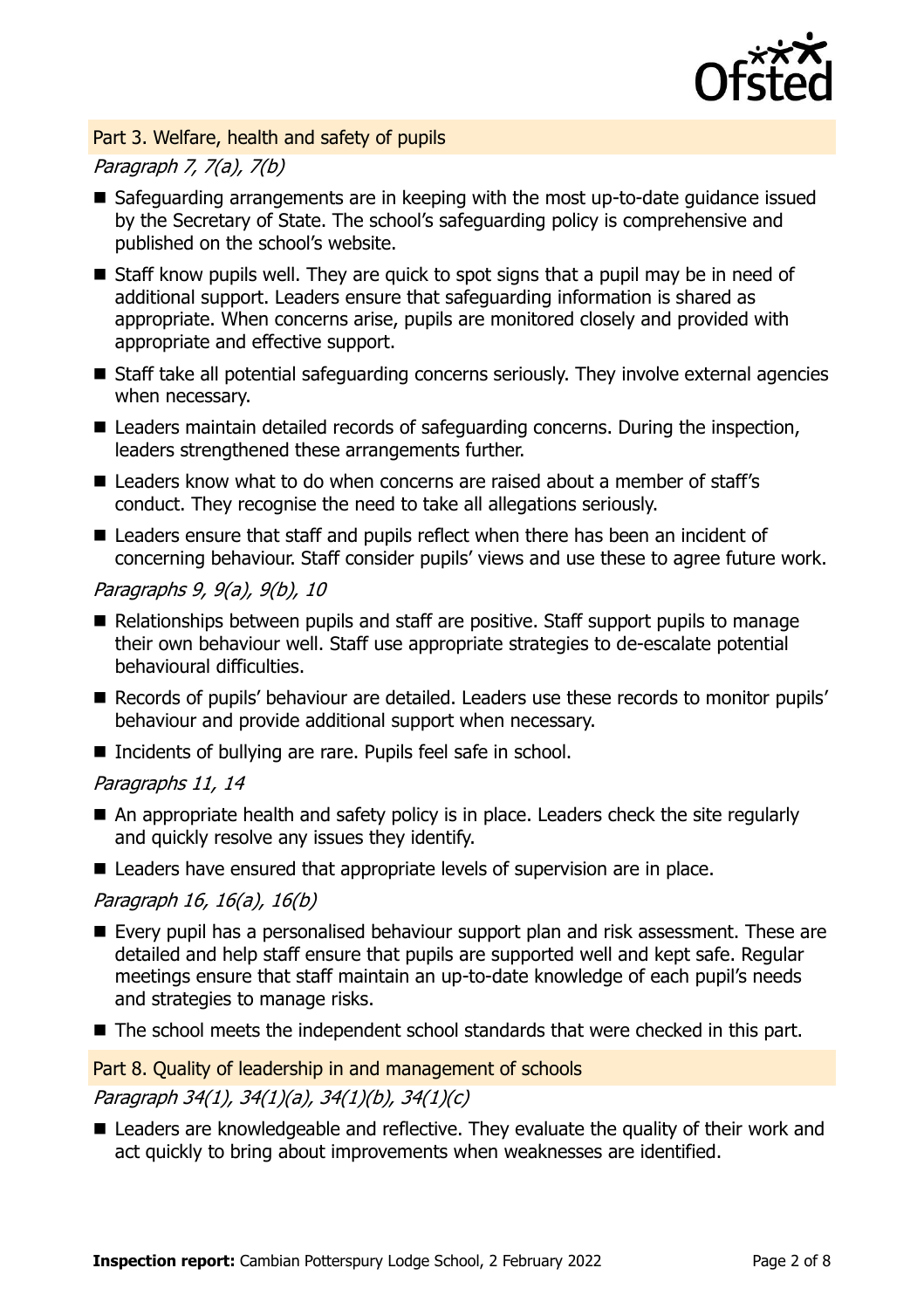

- Those responsible for governance provide effective challenge and support. They hold leaders to account.
- There are robust systems in place to monitor the quality of the school's work. Leaders commission external professionals to verify their self-evaluation. Leaders work with staff from other schools within the group to share best practice.
- Staff have pupils' interests at heart. They actively promote pupils' well-being.
- The school meets the independent school standards that were checked in this part.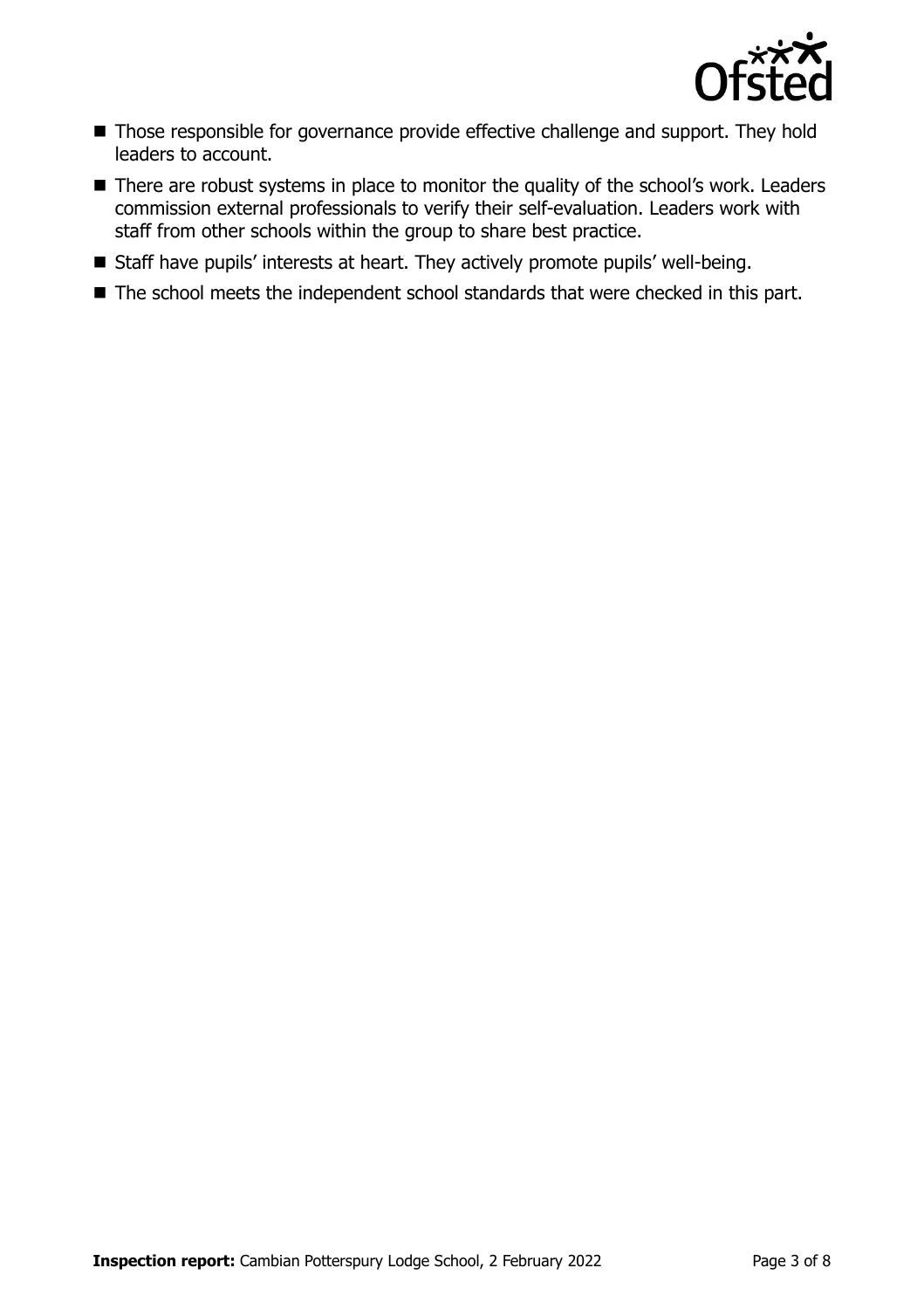

# **Compliance with regulatory requirements**

The school meets the requirements of the schedule to the Education (Independent School Standards) Regulations 2014 ('the independent school standards') and associated requirements that were checked during this inspection. Not all of the standards and associated requirements were checked during this inspection.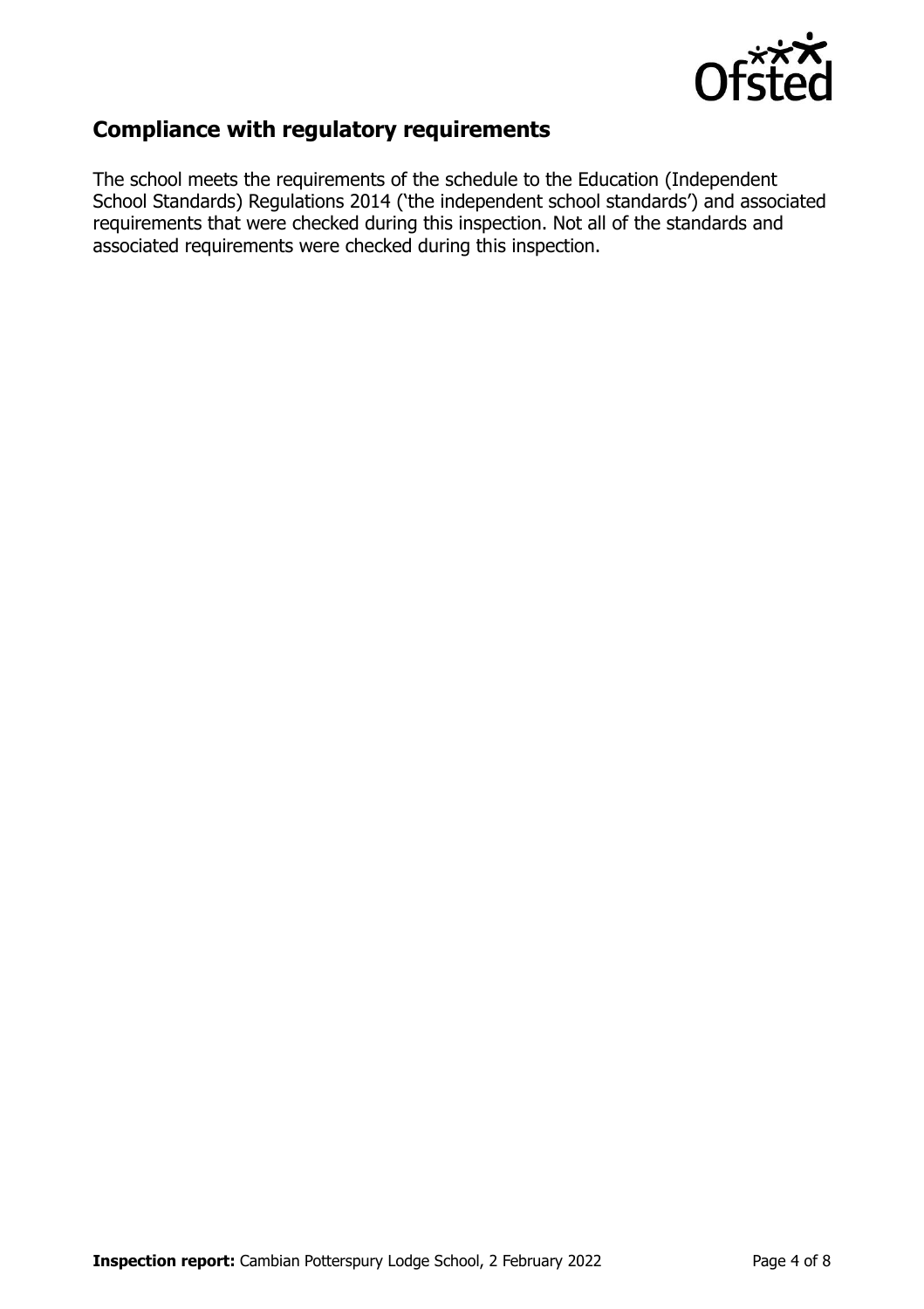

# **School details**

| Unique reference number  | 122136   |
|--------------------------|----------|
| DfE registration number  | 941/6039 |
| <b>Inspection number</b> | 10220432 |

This inspection was carried out under section 109(1) and (2) of the Education and Skills Act 2008, the purpose of which is to advise the Secretary of State for Education about the school's suitability for continued registration as an independent school.

| Type of school                         | Other independent special school                                                                         |
|----------------------------------------|----------------------------------------------------------------------------------------------------------|
| <b>School status</b>                   | Independent special school                                                                               |
| Age range of pupils                    | 8 to 18                                                                                                  |
| Gender of pupils                       | Mixed                                                                                                    |
| Gender of pupils in the sixth form     | Mixed                                                                                                    |
| Number of pupils on the school roll    | 39                                                                                                       |
| Of which, number on roll in sixth form | 6                                                                                                        |
| Number of part-time pupils             | 0                                                                                                        |
| Proprietor                             | <b>Cambian Autism Services Ltd</b>                                                                       |
| Chair                                  | Faroog Sheikh                                                                                            |
| Headteacher                            | Jenny Nimmo                                                                                              |
| Annual fees (day pupils)               | £49,223 to £67,777                                                                                       |
| Telephone number                       | 01908542912                                                                                              |
| <b>Website</b>                         | www.cambiangroup.com/specialist-<br>education/our-schools/asperger-<br>schools/potterspury-lodge-school/ |
| <b>Email address</b>                   | jenny.nimmo@cambiangroup.com                                                                             |
| Date of previous standard inspection   | 25 to 27 February 2020                                                                                   |

# **Information about this school**

- Cambian Potterspury Lodge caters for pupils who have autism spectrum disorder. Many also have a range of behavioural, social, emotional and mental health difficulties. All pupils have an EHC plan.
- The school's previous standard inspection took place in February 2020.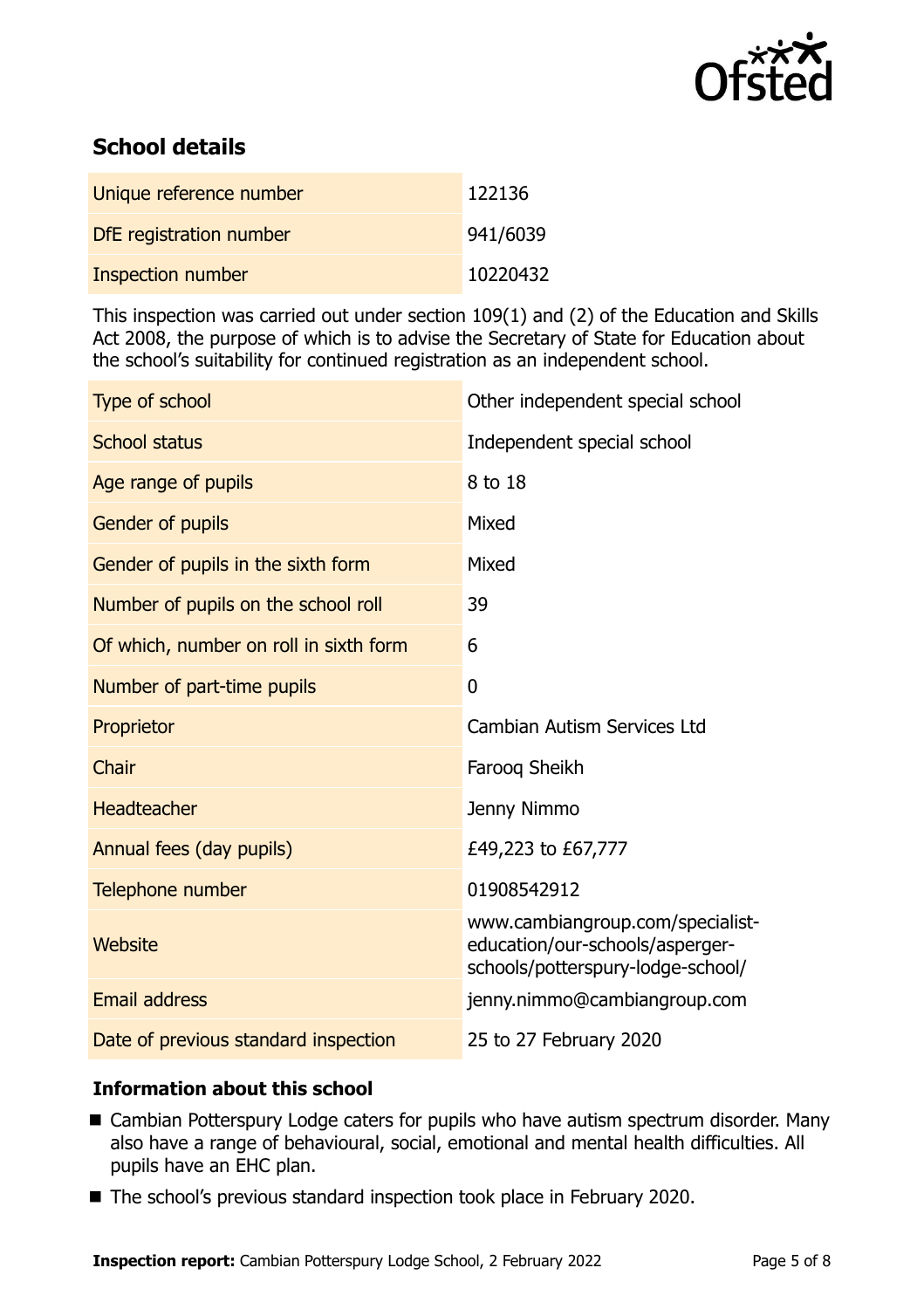

■ The school uses Northamptonshire Saints Foundation as an off-site alternative provider.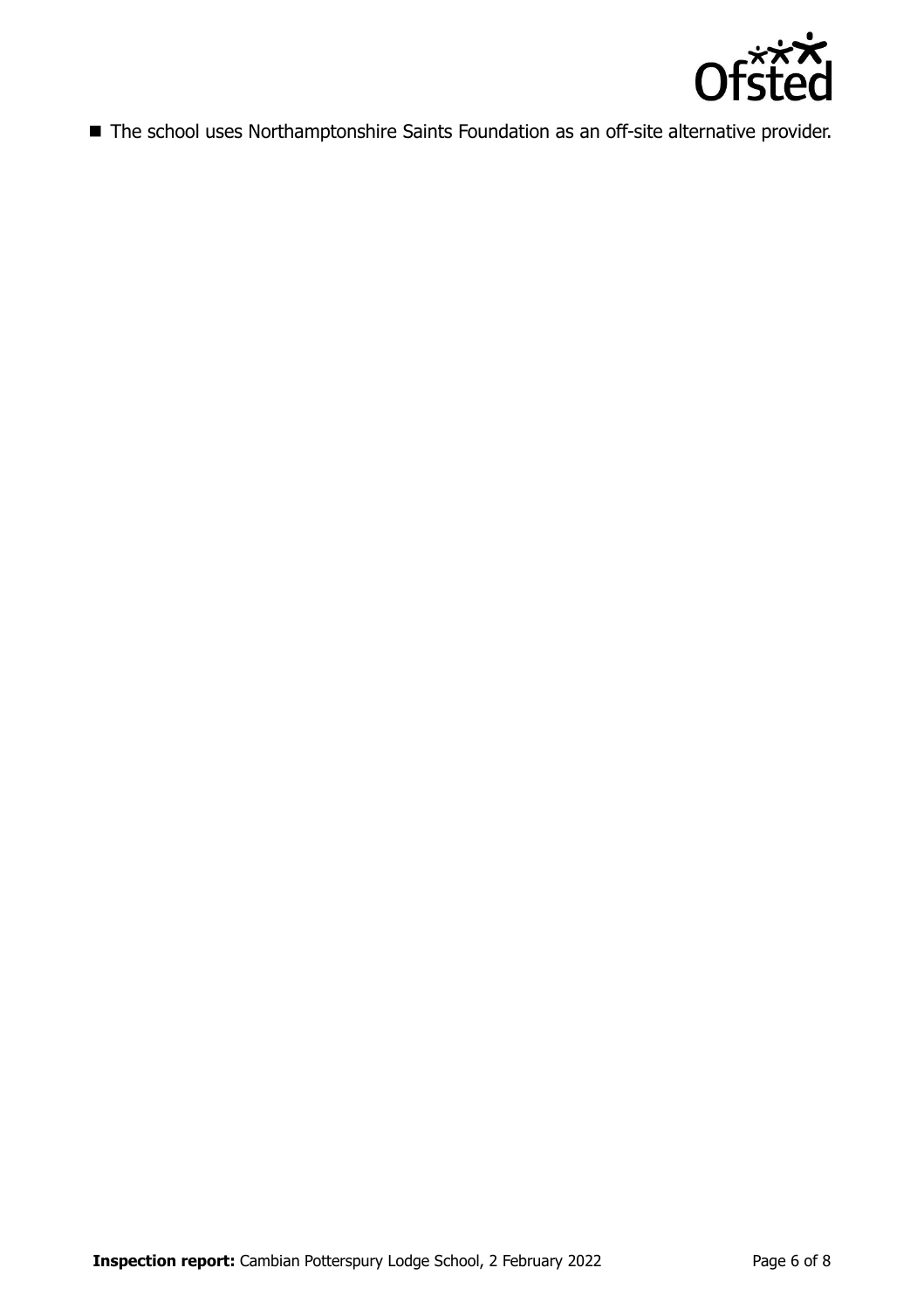

# **Information about this inspection**

- The inspection was commissioned by the Department for Education following concerns raised about safeguarding arrangements, pupils' welfare, the quality of education and leadership and management. The inspection was conducted without notice.
- The principal was not in school on the day of the inspection. The lead inspector spoke with her by telephone during the inspection.
- Inspectors met with the head of education and other leaders. The lead inspector spoke by telephone with the managing director of Cambian Group.
- Inspectors scrutinised the school's records in relation to safeguarding and behaviour, including records of physical intervention and bullying. The lead inspector met with the designated safeguarding lead to discuss the school's safeguarding arrangements. The lead inspector scrutinised the school's single central record.
- Inspectors toured the school's site and visited all classes.
- An inspector met with the school's special educational needs coordinator and examined pupils' EHC plans.

# **Inspection team**

| Deborah Mosley, lead inspector | Her Majesty's Inspector |
|--------------------------------|-------------------------|
| Deirdre Duignan                | Her Majesty's Inspector |